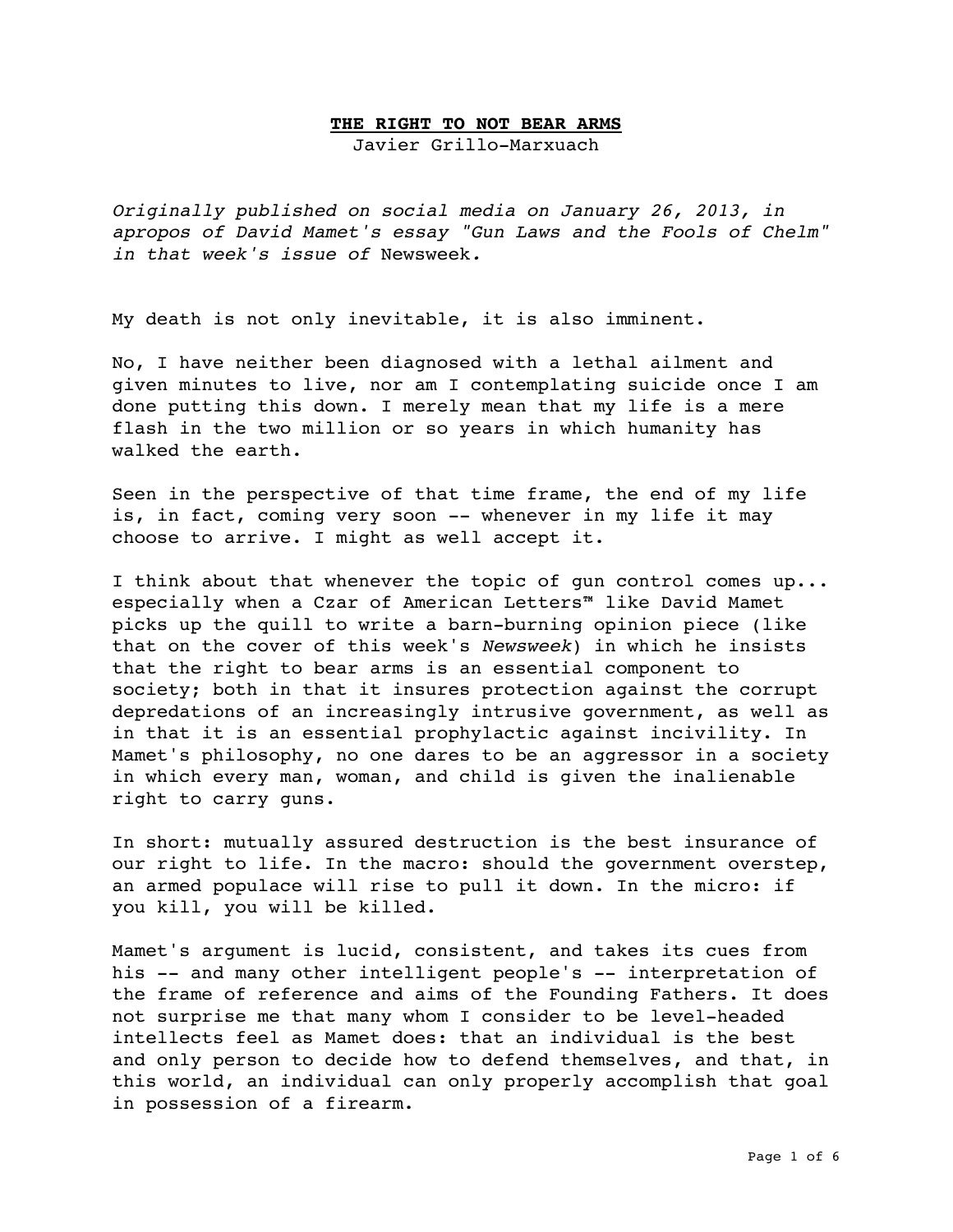Still...reading Mamet's piece, I could not help but be struck by the preening, hypermasculine worship of conflict implicit in his every sentence. The bedrock conviction that the natural state of humanity is ideological crisis which will erupt into violence at any moment is implicit in his thesis, as well as his beliefs about the role of government, and the individual, in society.

I suppose this should not come as a surprise from Mamet. His work, from the sacred *Glengarry Glen Ross,* to the profane -- his martial arts film *Redbelt* and his television series *The Unit* - range from what is essentially a Valentine to the poetry of emotional abuse to sustained explorations of the ability to enforce one's mark in combat against aggressors in a world that is viciously opposed to mutual understanding.

To live in the world expressed by Mamet -- and, to some degree, to live in the world of most who believe in the socially sanctioned ability to take a life when necessary -- is to live in (to borrow and recontextualize a phrase from Carl Sagan) a "demon-haunted world." It is a prison: a maze in which predators lurk behind every corner and meanness of the soul is either prime motivator or inevitable outcome.

The Founding Fathers must have believed in this world, being as they flagged the right to bear arms in a language as carefully considered as the right to life, liberty, and the pursuit of happiness... and, again, it makes situational sense: they had been oppressed by a totalitarian monarchy and were surrounded by natives who were -- understandably -- hostile to their genocidal designs on their ancestral homeland.

All of which raises the more important question: when does humanity evolve from the right to bear arms to the right not to?

The study of violence in television -- a topic concomitant with issues relating to guns -- has yielded a phrase which has bounced in my head since I first encountered it: "mean world syndrome." The concept is simple: the depiction of violence in popular culture may or may not incite actual violence, but it almost certainly creates the indelible -- and vastly exaggerated -- impression in viewers that the world is a nasty, brutish place in which violence is not only an acceptable means by which to resolve conflict, but also a complete inevitability.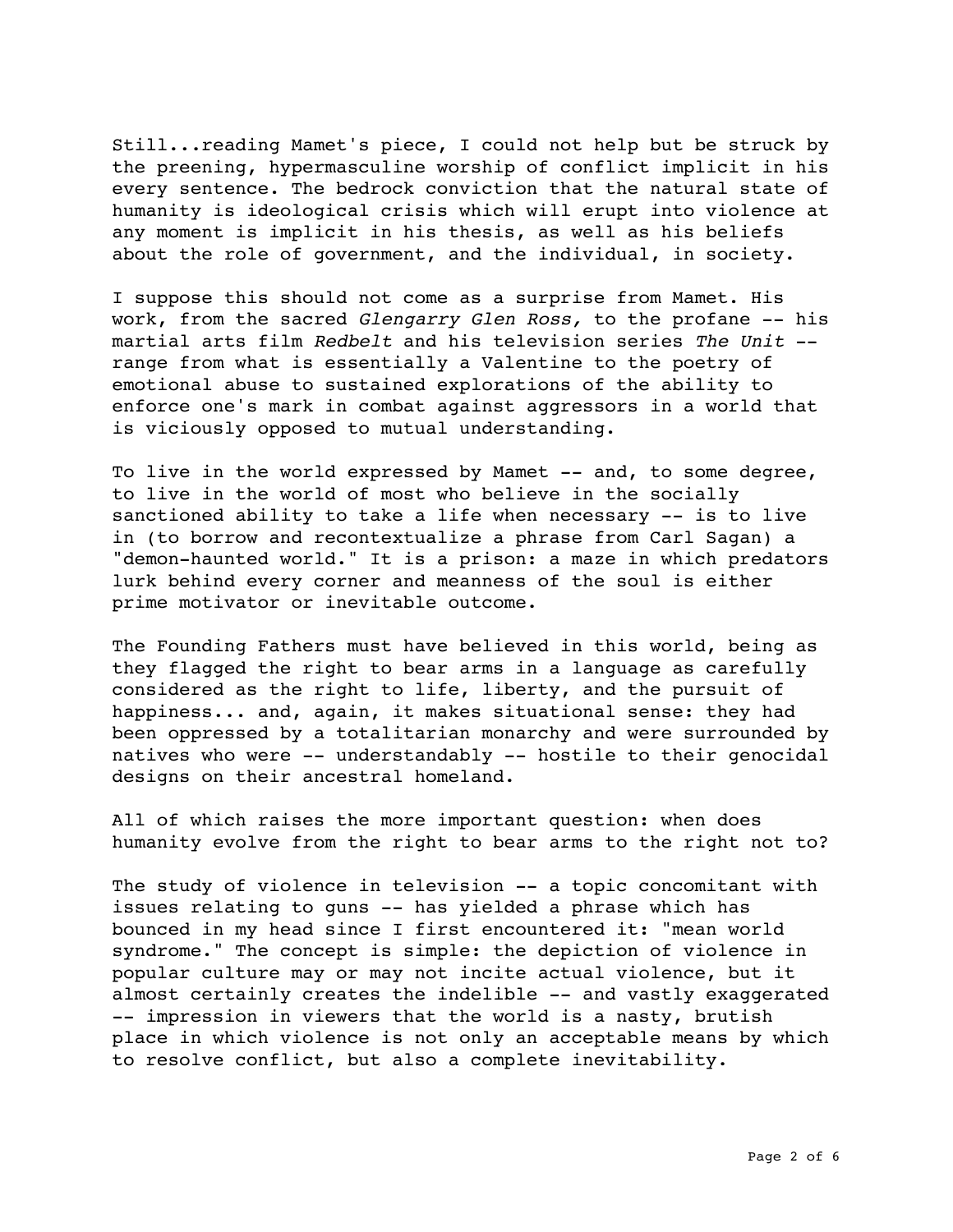The belief in a mean world may be profitable for gun manufacturers, but I believe it is a cancer of the soul and an impediment to evolution.

Evolution is a difficult proposition, just as "Thou shalt not kill" is a difficult admonition to follow -- especially when others want what you have and have no moral barriers to its acquisition. It is harder to reason than to kill, it is harder to compromise than to kill, it is harder to exercise empathy than to kill, it is harder to persuade, to forgive, to make a fearless moral inventory of our own wrongs, and to leave others to do the same and see the error of their own ways, than to kill.

It is -- admittedly -- harder to accomplish pretty much anything without the threat of a reckoning than it is to swing a big stick; and yet, over and over, since the evolution of consciousness, the prohibition of murder continues to be the central tenet of human spiritual and ethical growth. I believe this to be an evolutionary adaptation -- a call across the eons telling us that the next step in our development as a species is collaboration and nonviolence.

In spiritual terms, the hard simplicity of the statement "Thou shalt not kill" makes its challenge frighteningly clear. It does not say, "Thou shalt not kill save for cases of home invasion" or "Thou shalt not kill except for when your way of life is being threatened by a formerly democratic government that has really gotten way too autocratic for its britches" and it sure as shekels doesn't say, "Thou shalt not kill save for in the case of an organized state militia."

For all the embellishments that human beings put in their spiritual traditions -- usually designed to tell others how to live their lives in stultifying, homogeneous obedience and keep out undesirables -- it is surprising how often the prohibition of murder shows up. The seeds of virtue are programmed to survive the death of the individual: "Thou shalt not kill" -- in all of its forms, across secular and spiritual thought -- keeps outliving people, democracies and dictatorships.

That is evolution at work.

Evolution is difficult and inconvenient to expediency. However, as I have been blessed with the luxury of living in what is - arguably -- a democracy in which my participation is still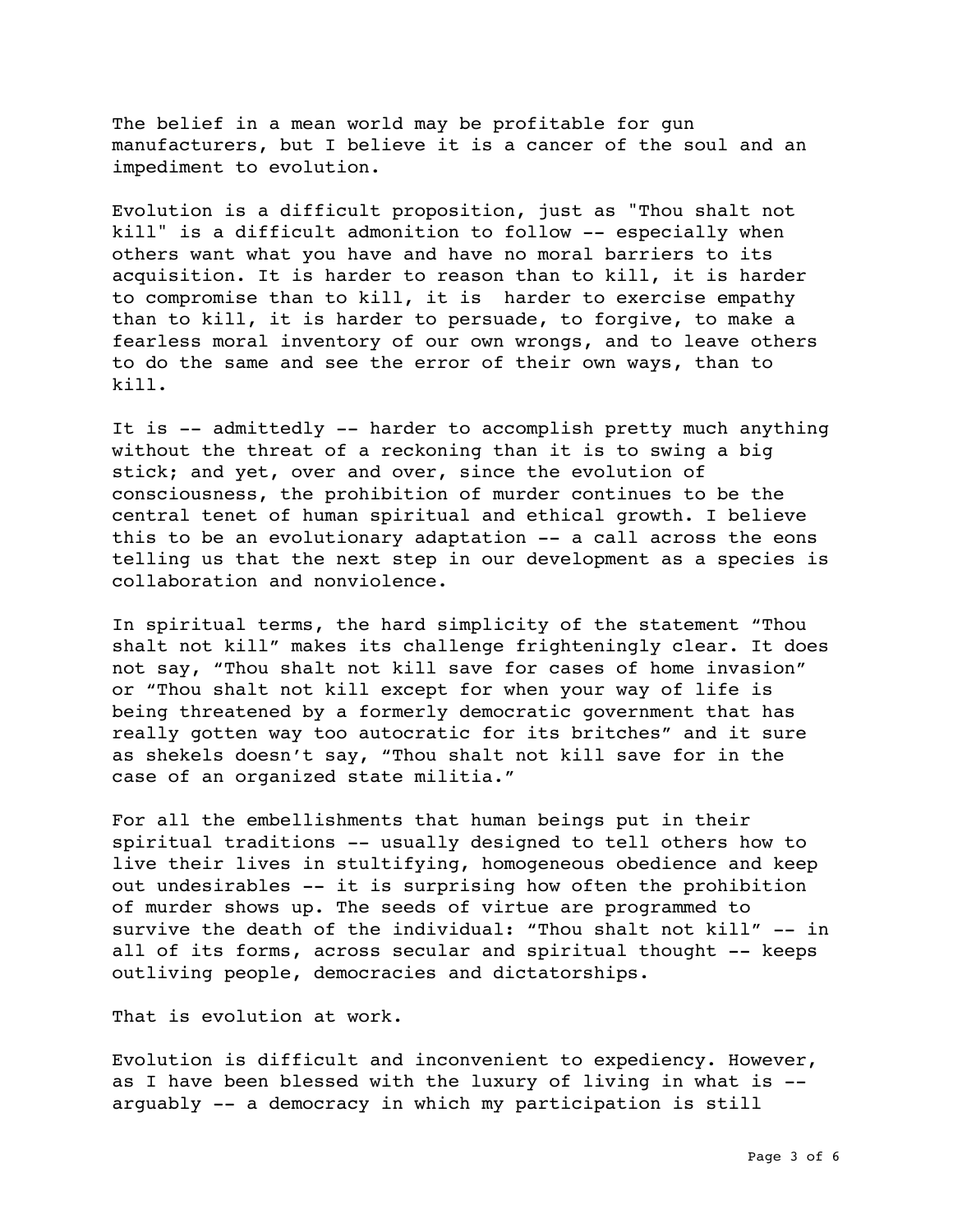allowed, of the opportunity to make a living in my chosen field, of a surfeit of creature comforts and technological expediency, of a preponderance of like-minded individuals who share my faith in God and my reliance on a number of societal systems designed to further my way of life -- usually at the expense of others -- I believe that I have a duty to make my life difficult in, at the very least, some minuscule but relevant way.

Chris Hedges famously titled one of his books *War Is a Force That Gives Us Meaning*. His argument is that both the perception and reality of never-ending battle instills in human beings a sense of purpose. As long as there is someone or something to oppose, the soul is filled with the comforting tonic of simplicity: don't worry about empathy, reason, the truth that all humans are genetically identical, or the underlying unity of world religion and ethics, shoot to kill. Indulge your need for violent conquest and all the fuss and muss of worldly life becomes a distant memory. There's an addictive satisfaction and perverse joy in that clarity.

The bearing of arms, and the perception of it as a right is -to me -- a vestige of a primal addiction to violence, and the anodyne ease of a life led in Manichean opposition: an expression of the spirit-destroying contradiction that to be alive and free is to be on constant alert for coming war. To be armed is to never lose sight of the possibility that at any time we may be called upon to reassert our triumphant masculinity through the application of lethal force.

I believe that finding a way of life that does not automatically see in strangers the threat of extinction -- that takes kindness, tolerance and collaboration as the first assumption of human coexistence -- is both a Christian and Darwinian ideal: a natural continuation of the rise of consciousness. I refuse to be a walking deterrent -- just as I refuse to be a talking inciter -- of violence.

I believe that there is an evolutionary imperative -- expressed across a majority of spiritual and secular traditions -- for the prohibition of murder under any circumstance. I aspire to live in a society where fear of the other is not understood as the baseline, and feel duty-bound to that aspiration because the accident of my birth in the wealthiest and freest nation on the planet affords me the privilege to strive for that ideal.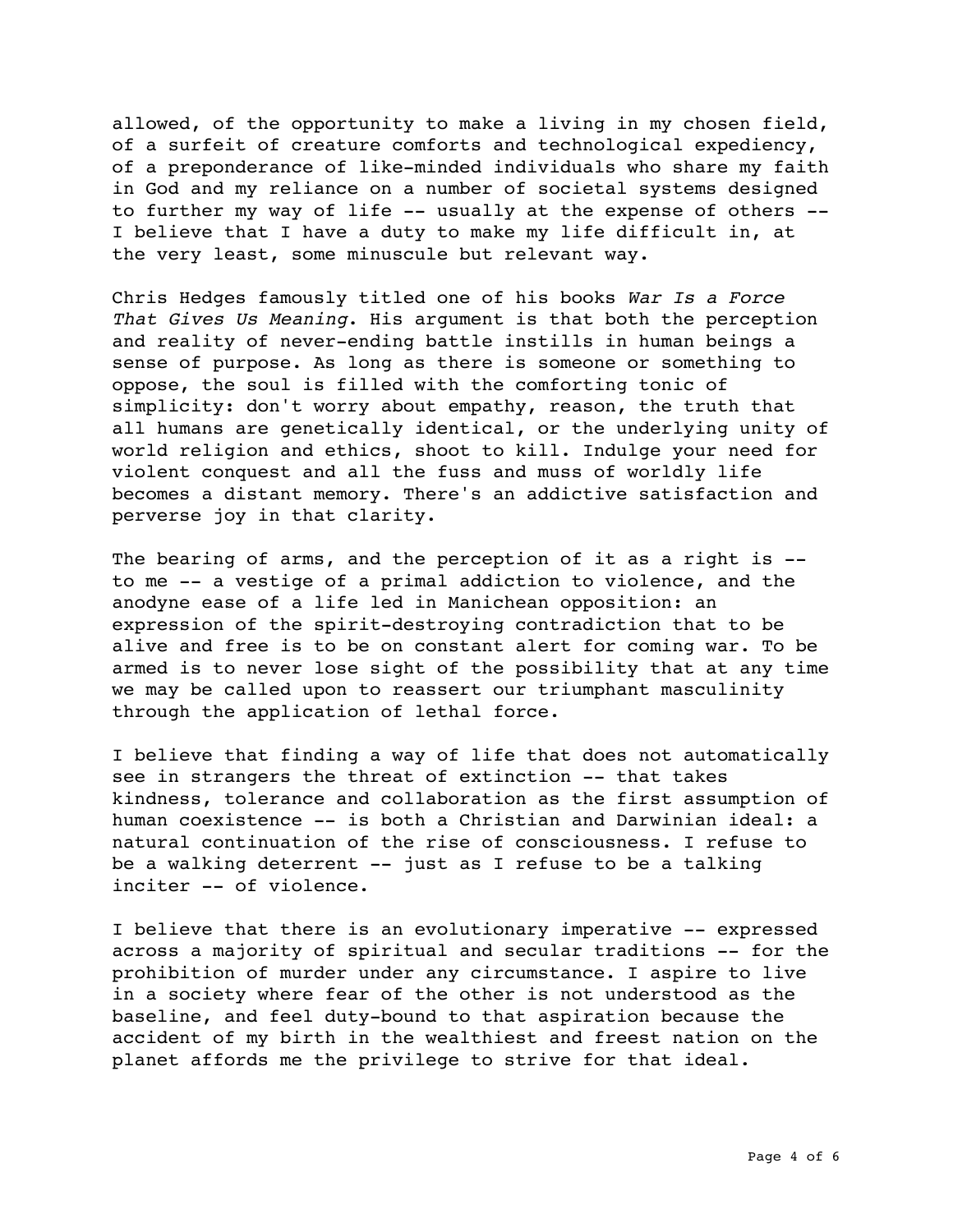I believe that the responsibility that accompanies the largely unearned rewards of my privilege -- and that of almost every other American -- is the exploration of a way of life in which that bounty is no longer earned through violence or exploitation.

I have made peace with the inevitability of my own death. Statistically, the greatest likelihood is that the end of my life will come as a result of heart disease brought about by the excessive consumption of processed foods.

Even in our gun-loving, violence-obsessed, perpetually-in-Defcon-1 United States of America, the possibility of my dying as a result of a violent incident involving firearms -- even one involving terrorists carrying firearms -- is lower than an automobile accident, plane crash, or lightning strike. So I will not carry a gun in expectation of the one-man war that my very way of life has already conspired to prevent.

I will use my freedom to employ words, actions, and ideas to convince others that to strap on a cold reminder of the ability to take life is not a freeing act, but a bondage to a way of life that must be stopped...

And if I'm shot by a terrorist, or a jackbooted foot-soldier of a totalitarian regime -- or even a common criminal?

Forgive them.

Or don't. I won't care. I'll be dead... and the life of my killers, and whatever they stood for that was so important that it required my extinction, will end just as quickly, cosmically speaking, as mine.

I refuse my right to bear arms because I prefer to advocate for my right not to.

I refuse my right to bear arms because I believe that to be the truest expression of the privilege for which so many have killed and died.

I refuse my right to bear arms because I believe that Gandhi, Einstein, Sagan, Jesus, Buddha -- and even Ayn Rand, whose words I'll quote as a credibility-destroying concession to a young adulthood misspent re-reading *Atlas Shrugged* -- agreed on one thing: